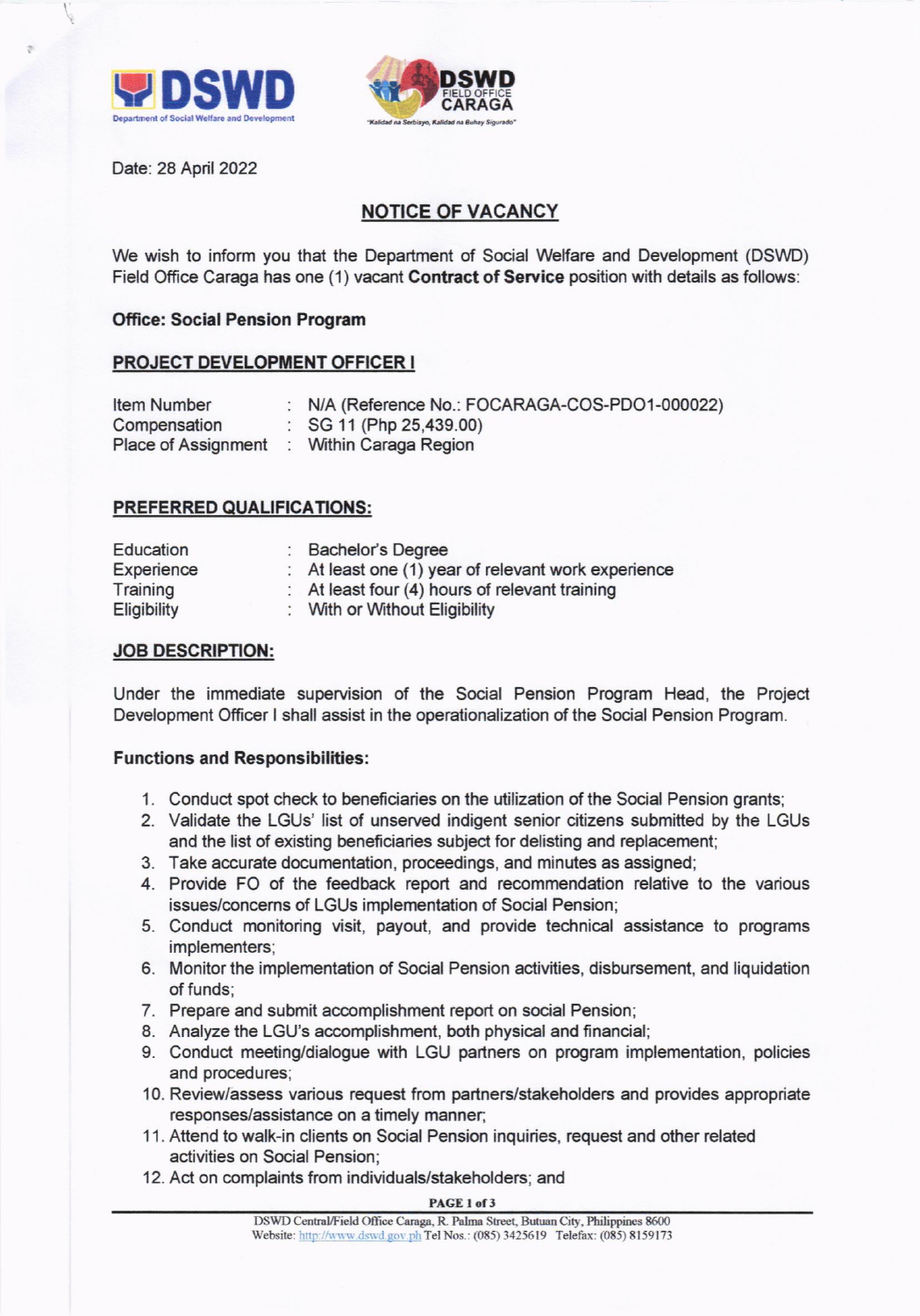13. Facilitate other concerns needing immediate ac{ion with completed staff work and perform other tasks that may be assigned.

Applicants should be guided by the following Criteria for Evaluation:

|                                                          | 25%           |
|----------------------------------------------------------|---------------|
| Training (T)                                             | 10%           |
| Experience (E)                                           | 25%           |
| Initial Qualifying Test (IQT)                            | 5%            |
| Special Exam (Technical)                                 | 20%           |
| Competency-Based Interview                               | 10%           |
| <b>IPCR or any related Performance Assessment/Review</b> | 5%            |
| Total                                                    | 100%          |
|                                                          | Education (E) |

| <b>Initial Shortlisting:</b> | Obtain 75% or 45 points of the maximum total score of the<br>ETE.             |
|------------------------------|-------------------------------------------------------------------------------|
| <b>Final Shortlisting:</b>   | Top five (5) highest rating but overall rating should not be<br>less than 80% |

Interested and qualified applicants recruitment focrg@dswd.gov.ph with the complete scanned copies of the following may submit their application thru documents below on or before 8 May 2022.

- 1. Application letter addressed to OIC-Regional Director Ramel F. Jamen;
- 2. .POF file of duly filled out notarized Personal Data Sheet with affixed signature and passport size ID picture (Civil Service Form No. 212, Revised 2017 with Work Experience Sheet, which can be downloaded at www.csc.gov.ph);
- 3. Authenticated copy of Transcript of Records or equivalent;
- 4. Authenticated copy of certificate of eligibility/rating/license (if applicable);
- 5. Copy of Certificate of relevant trainings and seminars attended (if indicated in the PDS); and
- 6. Copy of duly signed lndividual Performance Contract Rating/Summary of Rating Performance Contract Assessment or equivalent (if with work experience).

MPORTANT REMINDERS\*T\*

- a. Walk-in applicants will not be entertained in observance to the new normal.
- b. Files should be in a PDFMord/Excel/lmage (ensure that it is clear and readable) and must not be compressed into archive file formats such as RAR, ZIP/Google Drive. lf applying for multiple positions, submit a separate set for each position.
- c. Be reminded to indicate APPLICATION FOR PDO I SOCPEN as the e-mail subject.

All vacant positions shall be open to all qualified applicants regardless of age, gender, civil status, disability, region, ethnicity, social status, class, political affiliation, or other similar faclors/personal circumstances which run counter to the principles of merit and fitness for the job and equal employment opportunity.

PAGE 2 of 3